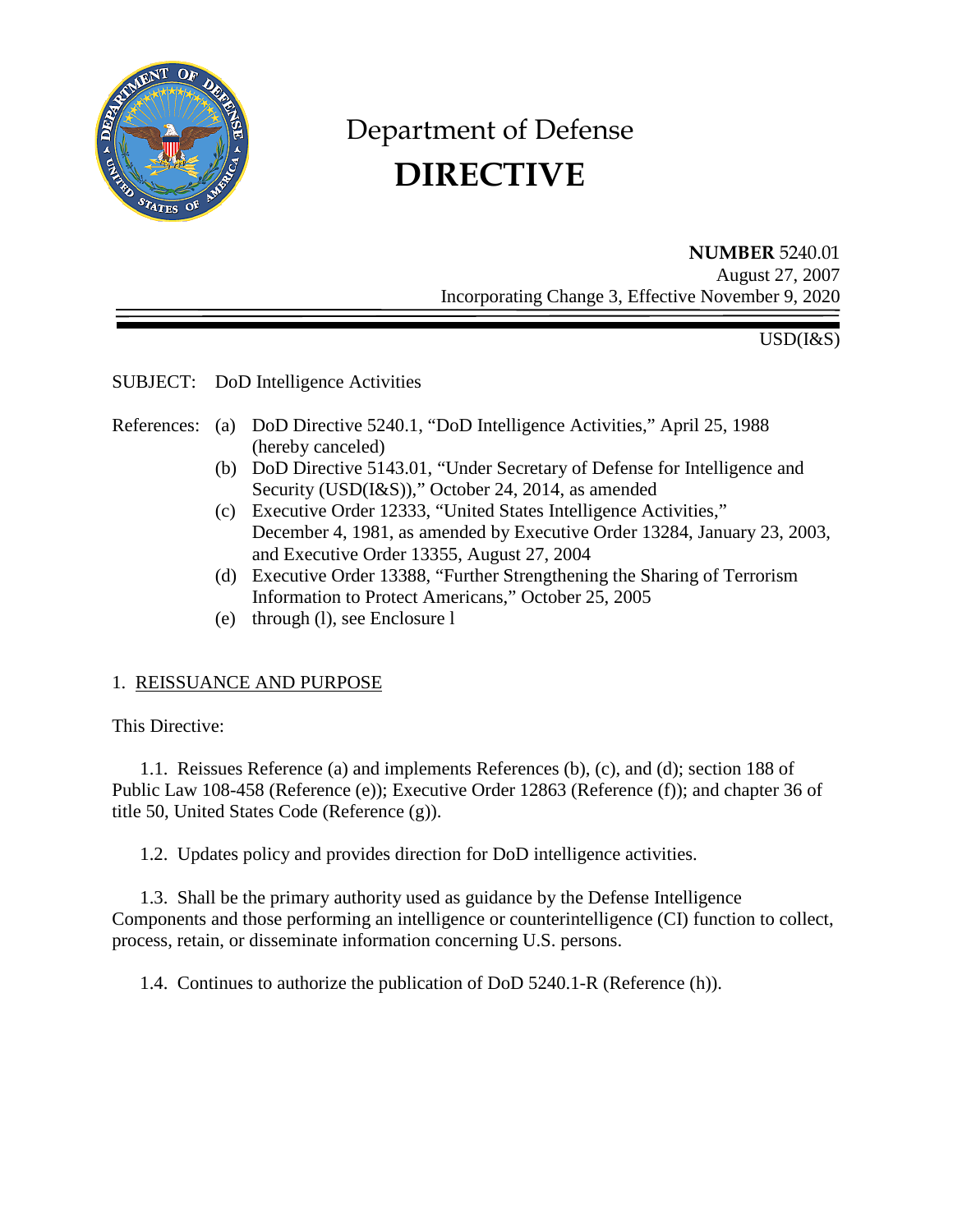## 2. APPLICABILITY AND SCOPE

This Directive:

 2.1. Applies to the Office of the Secretary of Defense (OSD), the Military Departments, the Office of the Chairman of the Joint Chiefs of Staff, the Combatant Commands, the Office of the Inspector General of the Department of Defense, the Defense Agencies, the DoD Field Activities, and all other organizational entities in the Department of Defense (hereafter referred to collectively as the "DoD Components").

2.2. Applies to all intelligence activities conducted by the DoD Components.

 2.3. Does not apply to authorized law enforcement activities carried out by the Defense Intelligence Components, or to individuals executing law enforcement missions while assigned to the Defense Intelligence Components.

#### 3. DEFINITIONS

Terms used in this Directive are defined in Enclosure 2.

## 4. POLICY

It is DoD policy that:

 4.1. All DoD intelligence and CI activities shall be carried out pursuant to the authorities and restrictions of the U.S. Constitution, applicable law, Reference (c), the policies and procedures authorized herein, and other relevant DoD policies authorized by Reference (b). Special emphasis shall be given to the protection of the constitutional rights and privacy of U.S. persons.

 4.2. DoD intelligence and CI activities shall conform to U.S. law and Presidential guidance concerning the authorities and responsibilities of the Director of National Intelligence (DNI).

 4.3. Defense Intelligence and CI shall be the all-source information collection, analysis, sharing, and dissemination capability derived from intelligence and CI activities, operations, and campaign plans, provided to national and defense decision makers and warfighters for military planning and operations.

 4.4. Defense Intelligence shall provide accurate and timely warning of threats and of foreign capabilities and intent to national and defense decision makers to allow for consideration of the widest range of options. While Defense Intelligence must be timely, it also must be substantive, thorough, contextual, and useful in form and format.

 4.5. Consistent with the need to protect intelligence sources and methods and the provisions of Director of Central Intelligence Directive 8/1 (Reference (i)), the Defense Intelligence and CI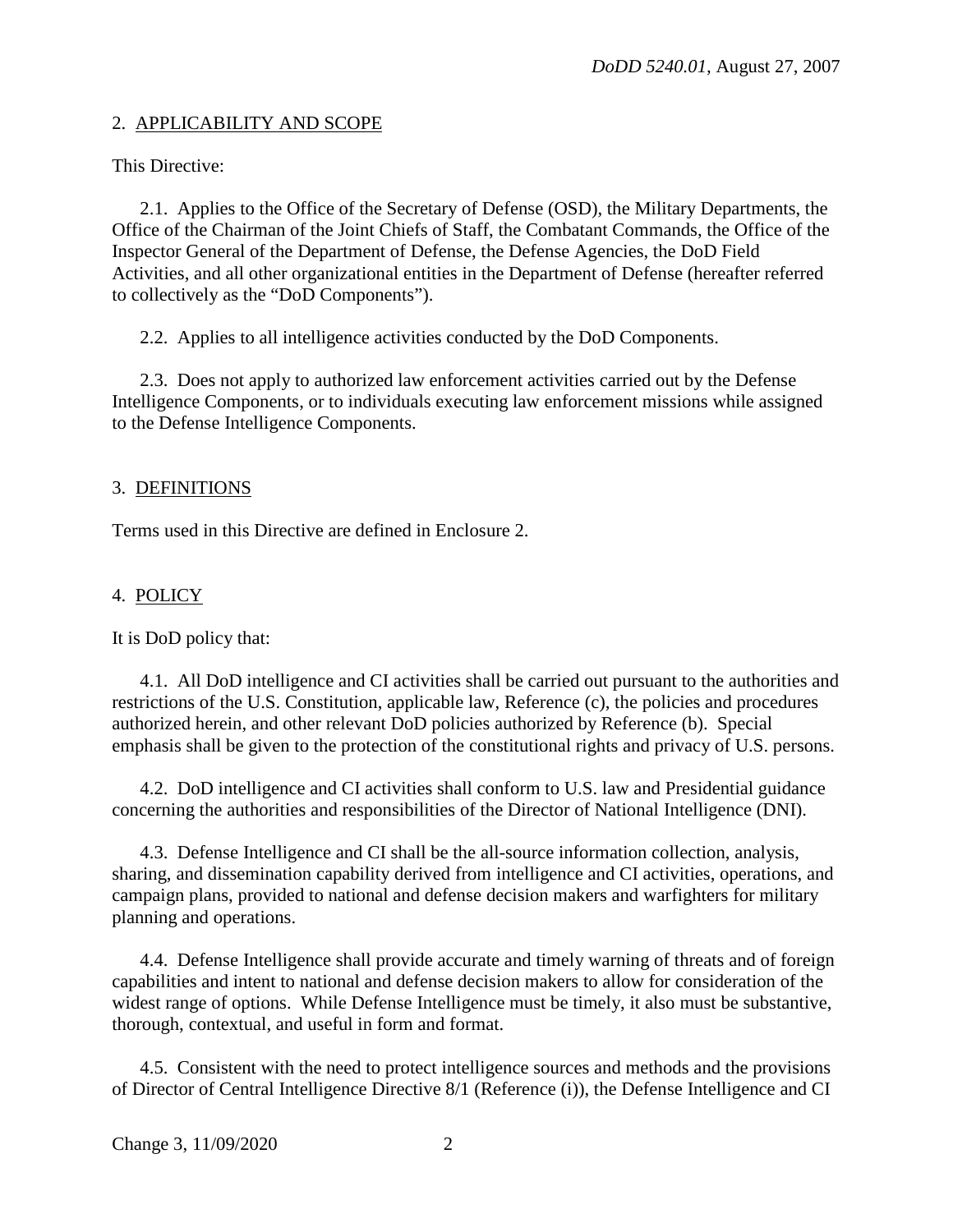Components have an affirmative responsibility to share collected and stored information, data, and resulting analysis with other Defense Intelligence and CI Components, the national Intelligence Community (IC), other relevant Federal agencies, and civilian law enforcement officials, as appropriate. This also applies to the exchange and sharing of terrorism-related information pursuant to Reference (d). Information sharing shall adhere to the requirements and restrictions imposed by Federal law, Executive order, and DoD and DNI policies.

 4.5.1. The Defense Intelligence and CI Components shall share collected or stored information in a manner consistent with both the need to protect sources and methods and the need to enable the Defense Intelligence and DoD Components, other Government agencies, and the Intelligence Community, as appropriate, to accomplish their missions and responsibilities.

 4.5.2. The broadest possible sharing of intelligence with coalition and approved partner countries shall be accomplished unless otherwise precluded from release by law, explicit direction, or policy.

 4.5.3. Original classifiers shall draft intelligence products with a presumption of release and in such a manner as to allow the widest dissemination to allies, coalitions, and international organizations.

 4.6. No Defense Intelligence or CI Component shall request any person or entity to undertake unauthorized activities on behalf of the Defense Intelligence or CI Component. No Defense Intelligence or CI Component shall request any person or entity to undertake intelligence activities on behalf of the Defense Intelligence or CI Component that do not follow the procedures described in Reference (h). The collection techniques described in Reference (h) shall be employed only to perform intelligence or CI functions assigned to the Defense Intelligence Component concerned. Use of such techniques to collect information about U.S. persons shall be limited to the least intrusive means feasible and shall not violate law, Executive order, Presidential guidance, or DoD or DNI policy.

 4.7. The Defense Intelligence and CI Components and their employees shall report all intelligence or CI activities that may violate law, Executive order, Presidential directive, or applicable DoD policy through the Component chain of command to the Inspector General or General Counsel responsible for the Defense Intelligence Component concerned, or to the Assistant to the Secretary of Defense for Intelligence Oversight (ATSD(IO)).

 4.8. The Defense Intelligence Components shall only conduct, or provide support for the conduct of, covert activities in times of war declared by Congress, during a period covered by a report from the President to Congress consistent with sections 1541-1548 of Reference (g), or when such actions have been approved by the President and directed by the Secretary of Defense.

 4.9. Under no circumstances shall any DoD Component or DoD employee engage in, or conspire to engage in, assassination.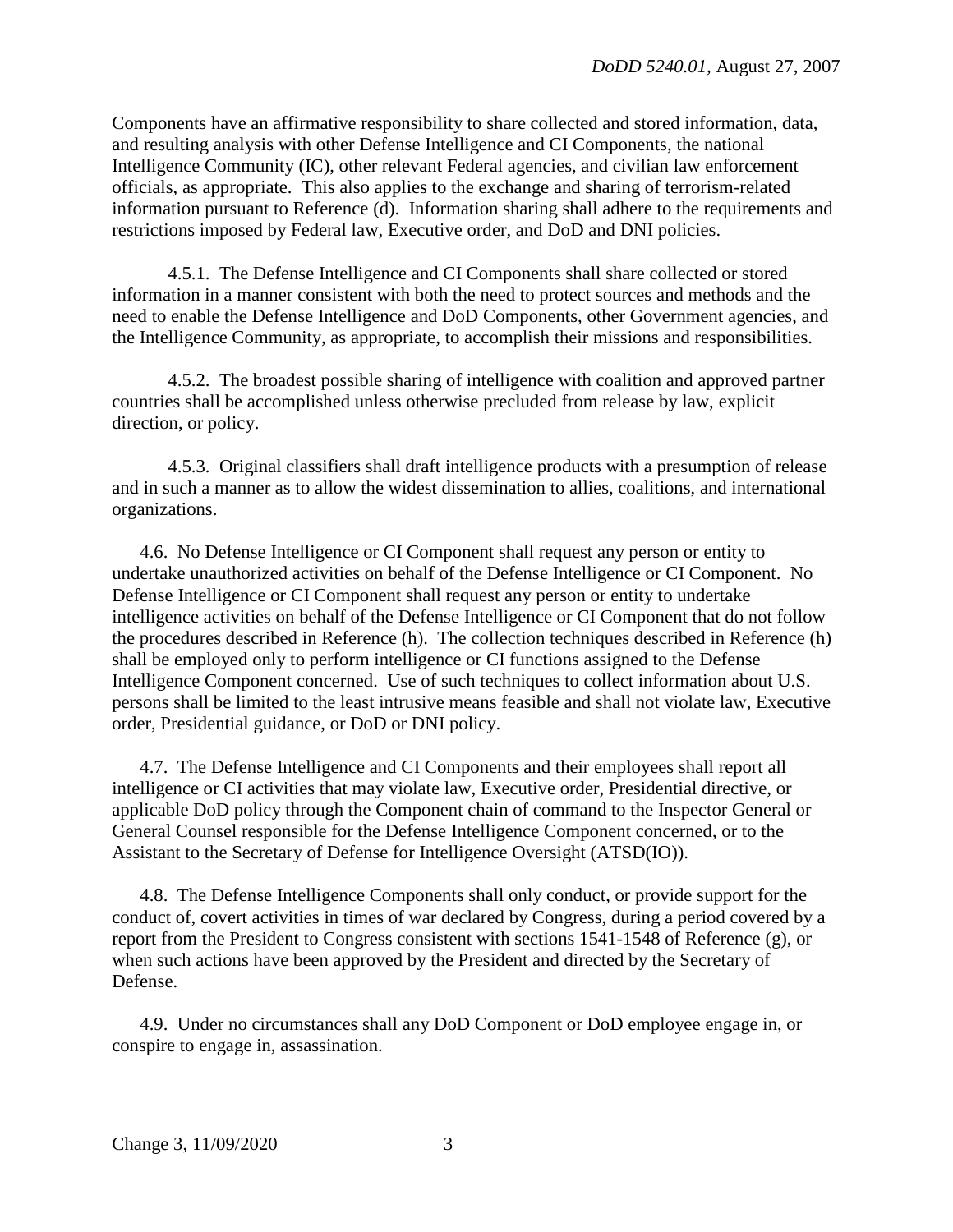#### 5. RESPONSIBILITIES

 5.1. The Under Secretary of Defense for Intelligence and Security (USD(I&S)), according to Reference (b), shall provide overall policy guidance for the conduct of DoD intelligence, CI, security, and intelligence-related activities. Pursuant to Reference (b), the USD(I&S) shall:

 5.1.1. Serve as the focal point for the Secretary of Defense, according to the responsibilities and functions prescribed herein, with other U.S. Government entities and agencies, including the National Security Council, the DNI, the Homeland Security Council, the Department of the Treasury, the Department of State, the Department of Justice, and the Department of Homeland Security as well as State agencies, the IC, and Congress.

 5.1.2. Serve as the focal point for the Secretary of Defense, according to the responsibilities and functions prescribed herein, with foreign governments, international organizations, and non-governmental organizations.

 5.1.3. Promote coordination, cooperation, information sharing, and cross-Service management of intelligence, CI, security, and related programs within the Department of Defense and between the Department and other Federal agencies.

 5.1.4. Provide oversight and policy guidance on sensitive intelligence activities; serve as the DoD lead for Departmental participation in all such activities.

#### 5.2. The Department of Defense General Counsel shall:

 5.2.1. Serve as the focal point for contact with, and reporting to, the Attorney General regarding legal matters arising under this Directive.

5.2.2. Interpret this Directive and Reference (h), as required.

 5.3. The ATSD(IO) shall serve as the focal point for all contacts with the Intelligence Oversight Board of the President's Foreign Intelligence Advisory Board pursuant to Reference (f), and shall perform the responsibilities assigned in DoD Directive 5148.11 (Reference (j)).

5.4. The Secretaries of the Military Departments with IC elements shall:

 5.4.1. Organize, staff, train, and equip the intelligence assets of the Military Departments, including CI, signals intelligence, geospatial intelligence, measurement and signatures intelligence, and human intelligence assets, to support operational forces, nationallevel policy-makers, and the acquisition community.

 5.4.2. Develop intelligence capabilities including interoperable and compatible systems, databases, and procedures for joint operational forces according to DoD guidance; Combatant Commander and Director, Defense Intelligence Agency, requirements; the Defense Intelligence Information System Network-Centric Architecture; and the Joint Technical Architecture.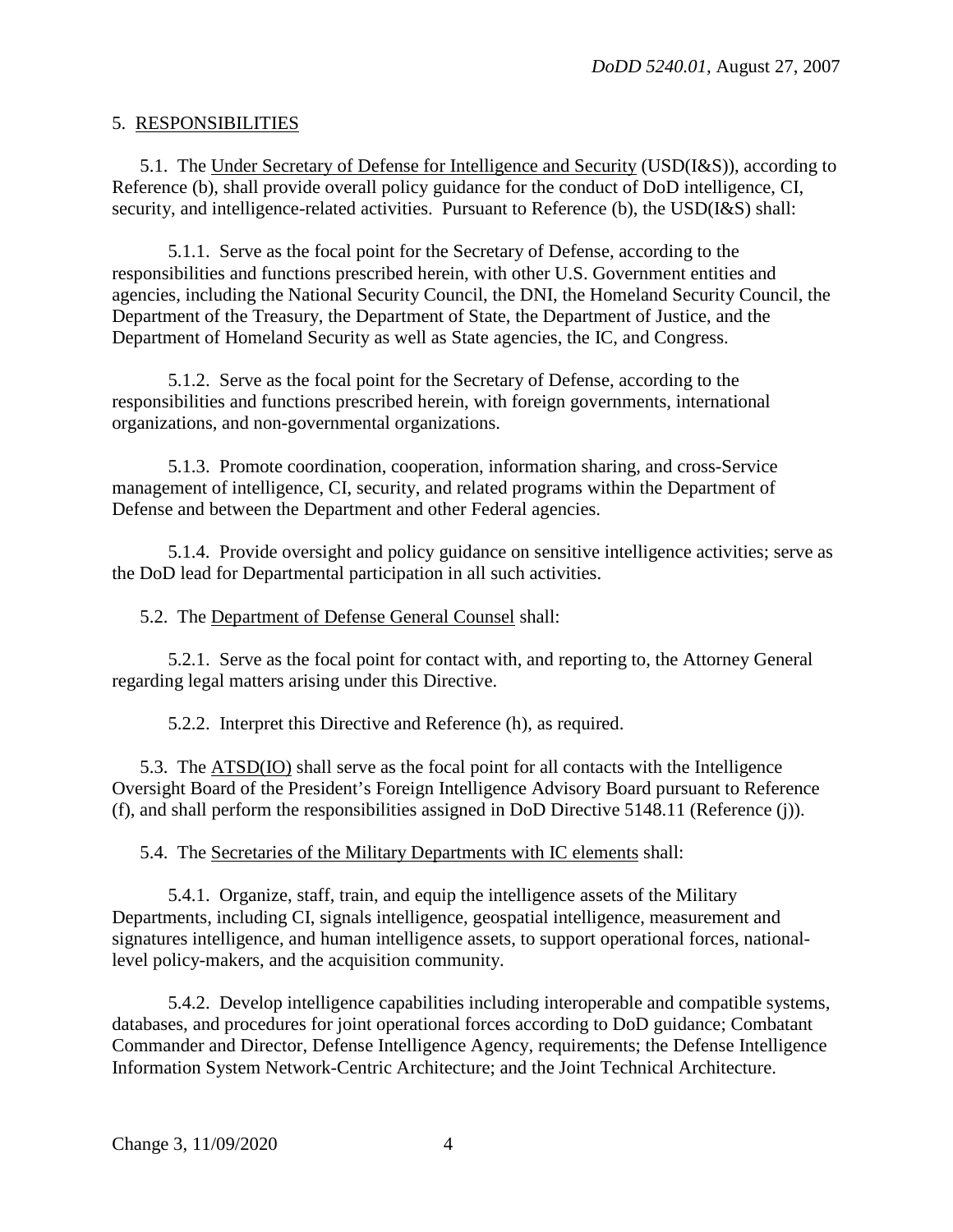5.4.3. Fulfill assigned Defense Intelligence Analysis Program responsibilities, both national-level and Military Department-unique, for national intelligence activities in support of national and DoD entities through timely, tailored, all-source intelligence tasking, collection, processing/exploitation, analysis/production, and dissemination/integration.

6. SUMMARY OF CHANGE 3. This administrative change updates:

 6.1. The title of the Under Secretary of Defense for Intelligence to the Under Secretary of Defense for Intelligence and Security in accordance with Public Law 116-92 (Reference (k)).

 6.2. Additional organizational changes reflecting direction in statute or Secretary and Deputy Secretary of Defense direction.

7. EFFECTIVE DATE. This Directive is effective August 27, 2007.

Suro un England

 $Enclosures - 2$ E1. References, continued E2. Definitions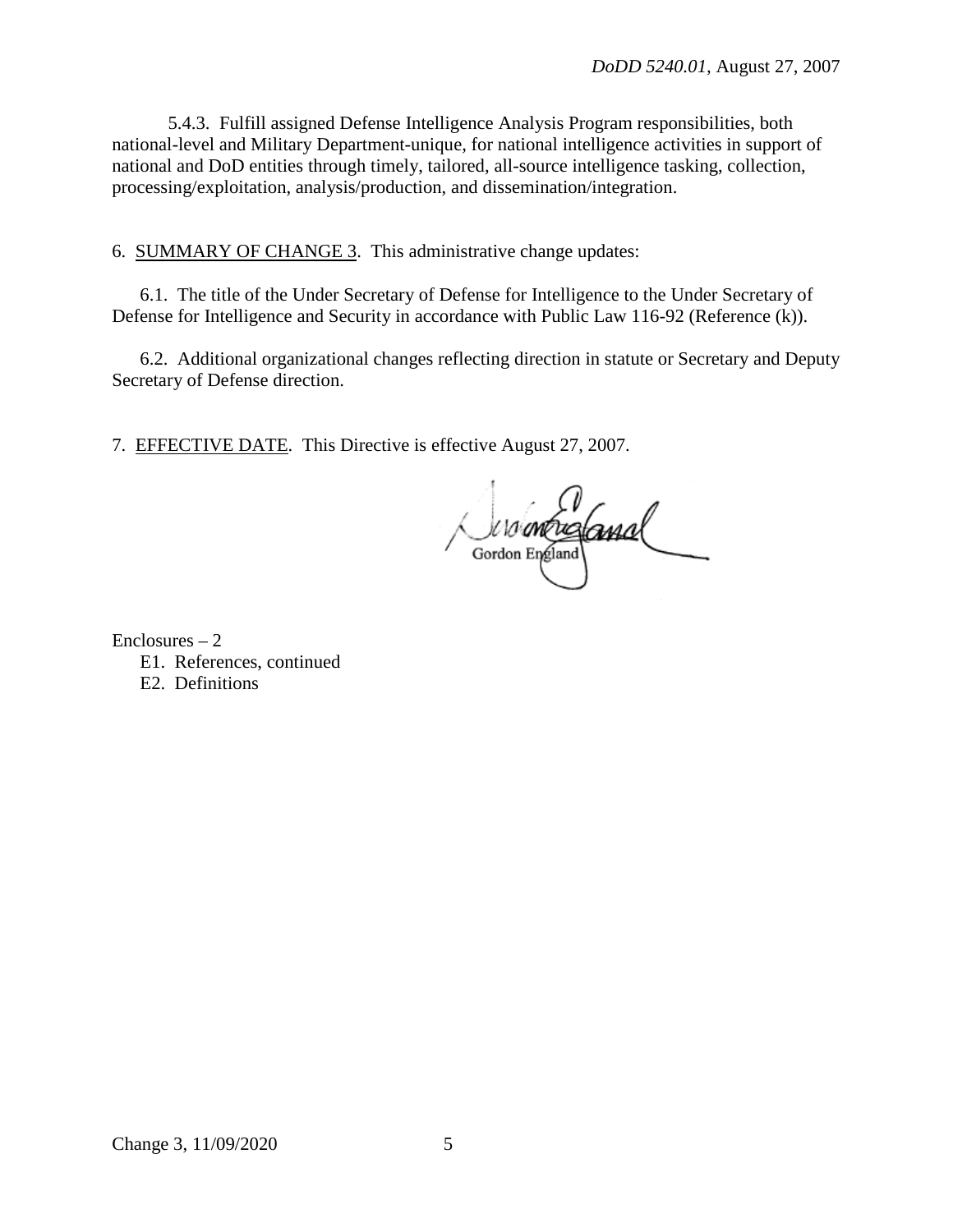# E1. ENCLOSURE 1

## REFERENCES, continued

- (e) Section 188 of Public Law 108-458, "Intelligence Reform and Terrorism Prevention Act of 2004," December 17, 2004
- (f) Executive Order 12863, "President's Foreign Intelligence Advisory Board," September 13, 1993, as amended by Executive Order 13070, December 15, 1997; Executive Order 13301, May 14, 2003; and Executive Order 13376, April 13, 2005
- (g) Chapter 36 and sections 401a(2), 413, and 1541-1548 of title 50, United State Code
- (h) DoD 5240.1-R, "Procedures Governing the Activities of DoD Intelligence Components that Affect United States Persons," December 11, 1982, as amended
- (i) Director of Central Intelligence Directive 8/1, "Intelligence Community Policy on Intelligence Information Sharing," June 4, 2004
- (j) DoD Directive 5148.11, "Assistant to the Secretary of Defense for Intelligence Oversight (ATSD(IO))," April 24, 2013
- (k) Public Law 116-92, "National Defense Authorization Act for Fiscal Year 2020," December 20, 2019
- (l) Office of the Chairman of the Joint Chiefs of Staff, "DoD Dictionary of Military and Associated Terms," current edition